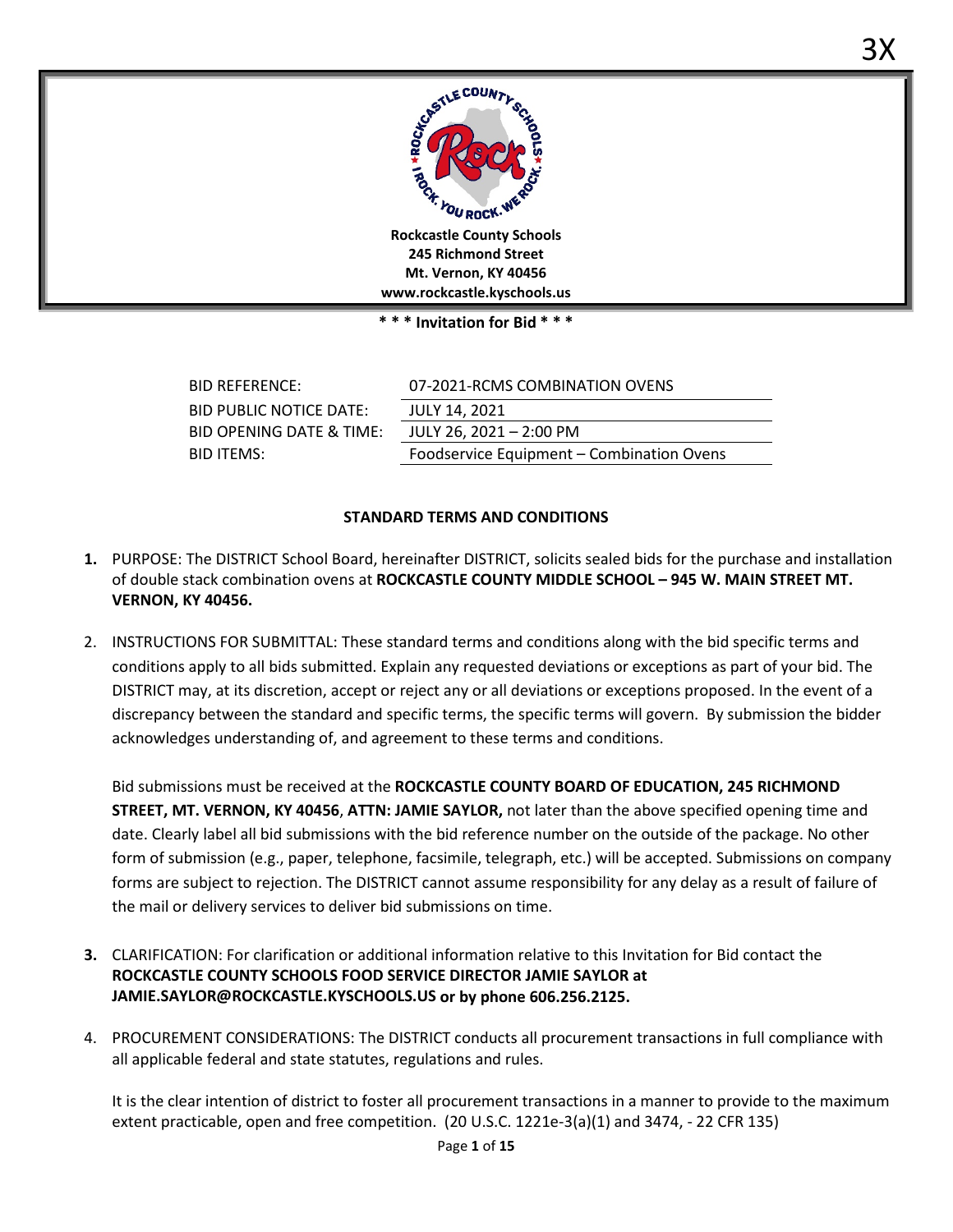The DISTRICT shall make positive efforts toward procuring and utilizing small business and minority-owned business sources of supplies and services. All such efforts shall be made to allow these sources the maximum feasible opportunity to compete for contracts.

All procurement procedures developed and implemented by DISTRICT shall assure that unnecessary or duplicative items are not purchased. Where appropriate, considerations of lease and purchase alternatives will be made to determine which would be the most economical and practical procurement.

All DISTRICT bids and solicitations for goods and services shall be based upon a clear and accurate description of the technical requirements for the material, product or service to be procured. Such description shall not, in competitive procurements, contain features that unduly restrict competition. Brand name or equal clause may be used as a means to define the performance of other salient requirements of procurement, and when so used to specify features of the named brand that must be met.

A contract will be entered into by DISTRICT with only responsible bidders who possess the potential ability to perform successfully under the terms and conditions. Consideration shall be made for such matters as a bidder's integrity, record of past performance, financial and technical resources or accessibility to other necessary resources.

DISTRICT shall follow the principles of cost analysis in the review and evaluation of bids to determine if the bidder meets the requirements or reasonableness, allocability, and allowability.

5. AUTHENTICATION OF BID AND STATEMENT OF NON-COLLUSION AND NON-CONFLICT OF INTEREST AND COMPLIANCE WITH THE KENTUCKY MODEL PROCUREMENT CODE: By my signature on the bid, I hereby swear or affirm under penalty of false swearing as provided by KRS 523.040:

I am the bidder (if bidder is an individual), a partner in the bidder (if the bidder is a partnership), or an officer or employee of the bidding corporation having authority on its behalf (if the bidder is a corporation).

The costs quoted in the bid are correct and have been arrived at independently and have been submitted without collusion and without agreement, understanding, or planned common course of action, with any vendor of materials, equipment, or services described in this request for bids, designed to limit independent bidding or competition.

The contents of the bid have not been communicated by the bidder, or its employees, or agents to any person not an employee or agent of the bidder or its surety on any bond furnished with the bid and will not be communicated to any such person prior to the official opening of the bid or bids. Bidder certifies that this bid is made without prior understanding, agreement, or connection with any corporation, firm or person submitting a bid for the same materials, supplies, or equipment, and is in all respects fair and without collusion or fraud. The bidder certifies that collusive bidding is a violation of federal law and can result in fines, prison sentences and civil damage awards.

The DISTRICT procurement process is conducted consistent with KRS Chapter 45A:345 through 45A:460, the Model Procurement Code and that the contents of the bid and the actions taken by the bidder in preparing and submitting the bid are in compliance with above sections of the Model Procurement Code.

The bidder is legally entitled to enter into contracts with agencies of the Commonwealth of Kentucky and is not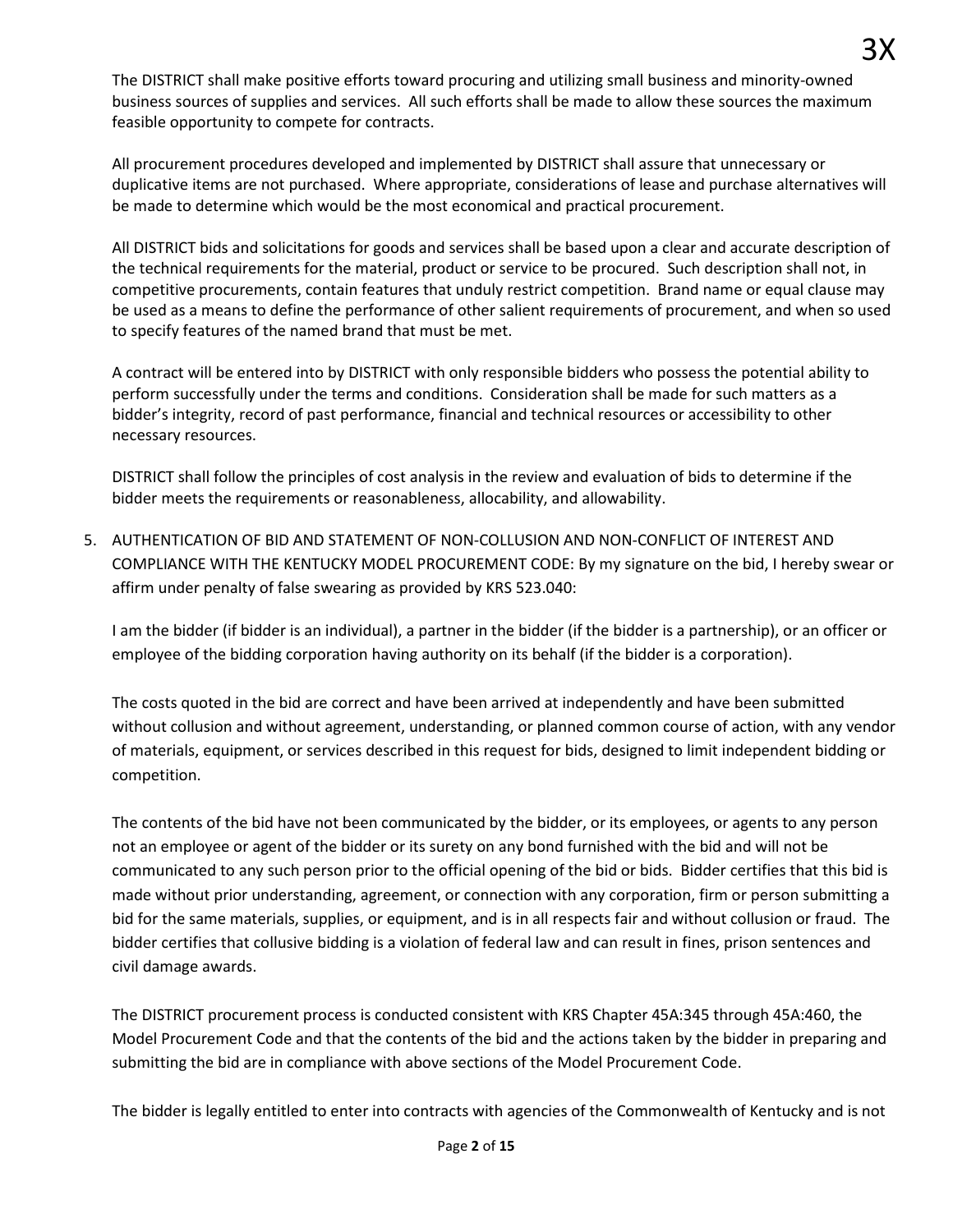in violation of any prohibited conflict of interest, gratuities and kickbacks including those prohibited by the provisions of the Model Procurement Code (KRS Chapter 45A). Any employee or official of the DISTRICT, who shall take, receive, or offer to take or receive, either directly or indirectly, any rebate, percentage of contract, money, or things of value as an inducement or intended inducement, or in the procurement of business, or the giving of business, for or to or from, any person, or in open market seeking to make sales to the DISTRICT shall be deemed guilty of a felony and upon conviction such person or persons shall be subject to punishment or fine in accord with state and/or federal laws.

- 6. CERTIFICATION REGARDING LOBBYING: The bidder certifies, to the best of his or her knowledge and belief, that:
	- (1) No Federal appropriated funds have been paid or will be paid, by or on behalf of the undersigned, to any person for influencing or attempting to influence an officer or employee of an agency, a Member of Congress, an officer or employee of Congress, or an employee of a Member of Congress in connection with the awarding of any Federal contract, the making of any Federal grant, the making of any Federal loan, the entering into of any cooperative agreement, and the extension, continuation, renewal, amendment, or modification of any Federal contract, grant, loan, or cooperative agreement.
	- (2) If any funds other than Federal appropriated funds have been paid or will be paid to any person for influencing or attempting to influence an officer or employee of any agency, a Member of Congress, an officer or employee of Congress, or an employee of a Member of Congress in connection with this Federal contract, grant, loan, or cooperative agreement, the undersigned shall complete and submit Standard Form-LLL, "Disclosure Form to Report Lobbying," in accordance with its instructions.
	- (3) The bidder shall require that the language of this certification be included in the award documents for all sub-awards at all tiers (including subcontracts, sub-grants, and contracts under grants, loans, and cooperative agreements) and that all sub-recipients shall certify and disclose accordingly.

This certification is a material representation of fact upon which reliance was placed when this transaction was made or entered into. Submission of this certification is a prerequisite for making or entering into this transaction imposed by section 1352, title 31, U.S. Code. Any person who fails to file the required certification shall be subject to a civil penalty of not less than \$10,000 and not more than \$100,000 for each such failure.

7. CERTIFICATION CONCERNING DISBARMENT AND SUSPENSION: The contractor understands that a contract award (see 2 CFR 180.220) must not be made to parties listed on the government wide exclusions in the System for Award Management (SAM), in accordance with the OMB guidelines at 2 CFR 180 that implement Executive Orders 12549 (3 CFR part 1986 Comp., p. 189) and 12689 (3 CFR part 1989 Comp., p. 235), "Debarment and Suspension."

By electronically signing and submitting its bid or bid, the bidder or proposer certifies as follows:

The certification in this clause is a material representation of fact relied upon by The DISTRICT. If it is later determined that the bidder or proposer knowingly rendered an erroneous certification, in addition to remedies available to the DISTRICT, the Federal Government may pursue available remedies, including but not limited to suspension and/or debarment. The bidder or proposer agrees to comply with the requirements of 2 CFR 180.220 while this offer is valid and throughout the period of any contract that may arise from this offer. The bidder or proposer further agrees to include a provision requiring such compliance in its lower tier covered transactions.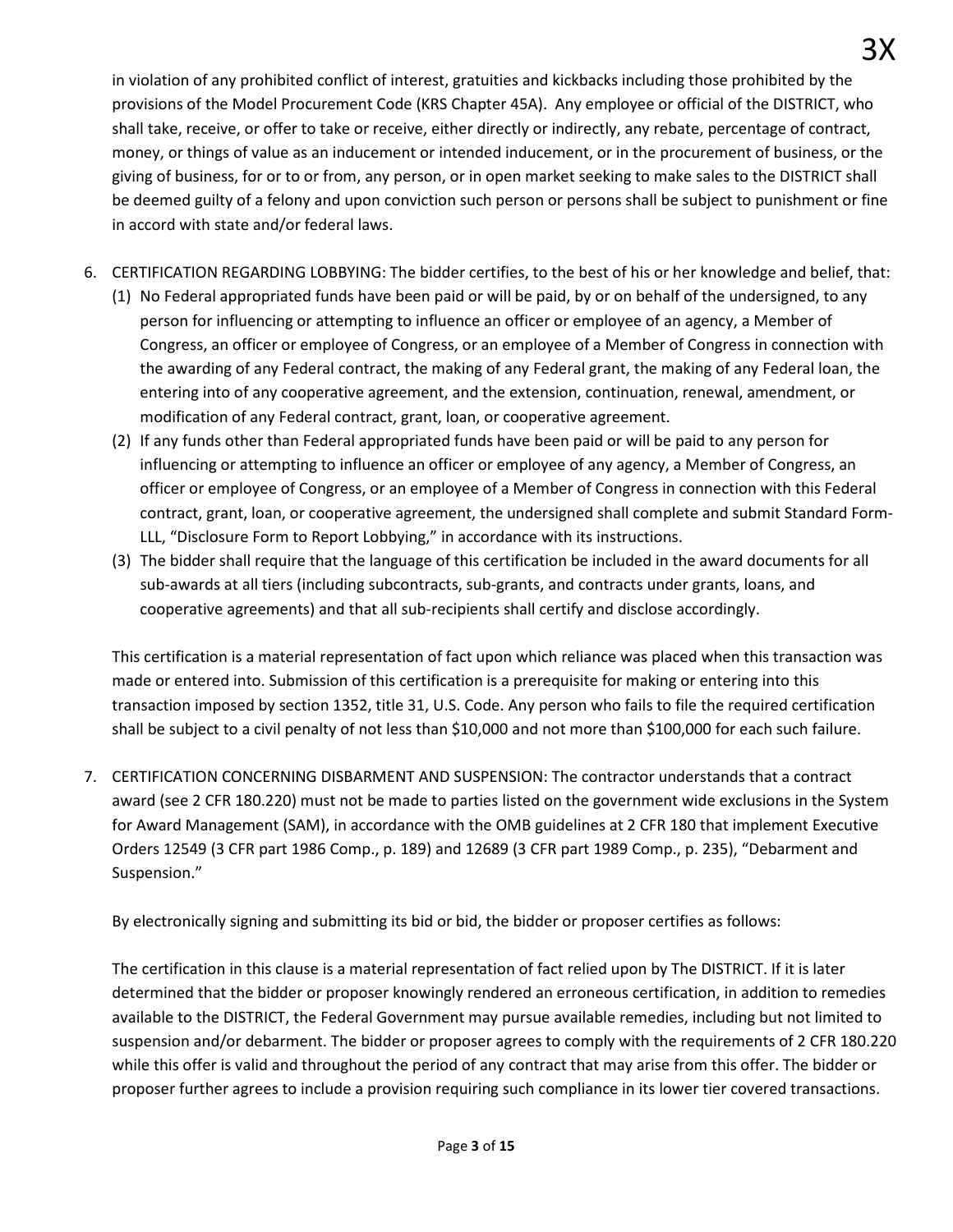- 8. ERROR IN BID: The DISTRICT Board or its designee reserves the right to waive defects and informalities in bids, to reject any or all bids, or to accept any bid as may be deemed to its interest. The DISTRICT may allow the withdrawal of a bid where there is a patent error on the face of the document, or where the proposer presents sufficient evidence, substantiated by worksheets, that the bid was based upon an error in the formulation of the price.
- 9. WITHDRAWAL OF BID: All bids shall be valid for a period of forty-five (45) days from the opening date to allow for tabulation, study, negotiation, and consideration by the DISTRICT Board or its designee. The proposer may withdraw a bid, without prejudice, prior to the published opening date.
- 10. ADDENDA: The DISTRICT may issue addenda to the IFB after its release.
- 11. REVIEW: After the public opening of bids received from the Bid Invitation, DISTRICT staff and officials will review the results, and develop a tabulation based on the best evaluated bid price.
- 12. PROTEST PROCEDURES: The DISTRICT Board of Directors or its designee, shall have authority to determine protests and other controversies of actual or prospective firms in connection with the solicitations or selection for award of a contract.

Any actual or prospective firm, who is aggrieved in connection with solicitation or selection for award of a contract, may file protest with the Office of the Superintendent of DISTRICT. A protest or notice of other controversy must be filed promptly within two (2) calendar weeks after award. All protests or notices of other controversies must be in writing and addressed to:

**Superintendent's Office ROCKCASTLE COUNTY SCHOOLS 245 RICHMOND STREET MT. VERNON, KY 40456**

The DISTRICT shall issue a decision in writing. A copy of that decision shall be mailed or otherwise furnished to the aggrieved party and shall state the reasons for the action taken.

The decision of the DISTRICT shall be final and conclusive.

- 13. PRE-QUALIFICATION: The DISTRICT reserves the right to pre-qualify any firm. Criteria for qualification shall include:
	- a. Physical Facilities The offering firm must have the facilities and network infrastructure required to host the website and applications required in this bid safely and securely.
	- b. Financial Capacity The offering firm shall have financing adequate to ensure solvency throughout the life of the contract. References may be requested to document adequate financial capacity.
	- c. Service Level If the DISTRICT does not have adequate historical data to determine the bidder's ability to comply with the service level requirement outlined in this request for bid, then three letters of reference from previous customers with projects of similar scope shall be provided.
	- d. Past Performance The bidder must demonstrate an acceptable level of past performance under previously awarded contracts including conformance to contract requirements, industry standards of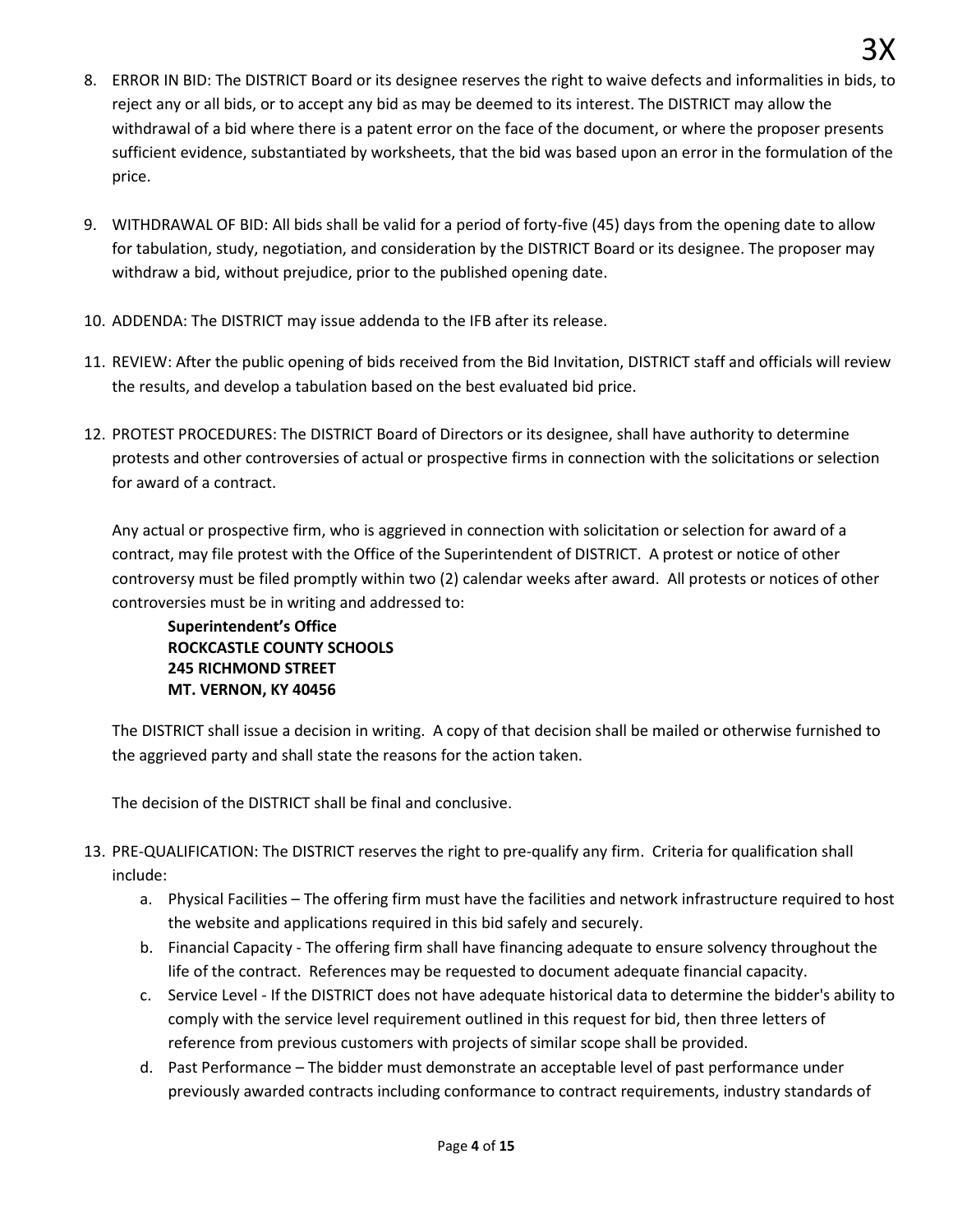performance, reasonable and cooperative behavior, commitment to customer satisfaction, and record of integrity and business ethics.

3X

- 14. NON-ASSIGNABILITY OF AWARD: The awarded firm cannot convey this contract to its successors or assigns without the prior, express approval of the Board of Directors of the DISTRICT or its designee.
- 15. LIABILITY: The awarded firm agrees to protect, defend, and save harmless the DISTRICT from any suits or demands for payment that may be brought against it for the use of any patented material, process, article, or device that may enter into the manufacture, construction, or form a part of the work covered by either order or contract; and awarded bidder further agrees to indemnify and save harmless the DISTRICT from suits or actions of every nature and description brought against it for, or on account of any injuries or damages received or sustained by any party or parties by, or for any of the acts of the bidders, his servants or agents. The awarded firm will hold the DISTRICT harmless for any and all damages resulting from consumption of products delivered under this contract when such damages are attributed to foreign materials or other defects in products delivered by the awarded firm.
- 16. ACCOUNTING PRACTICES During the life of any contract awarded as a result of this invitation for bid, the successful firm must clearly demonstrate the capacity to provide accurate, reliable, and timely reports in terms of invoices, statements, credits, and usage data. Further, they must demonstrate the ability and capability to provide any and all data necessary to accomplish an accurate and time efficient audit of cost on items being purchased under the cost process.
- 17. QUANTITIES: It shall be understood that the bid contract will not obligate the DISTRICT to purchase from any resulting contract.
- 18. WARRANTY: The awarded contractor shall make available and honor all manufacturer's warranties, standard and extended, to the DISTRICT.
- 19. RECALLS: The awarded contractor shall notify the DISTRICT immediately of any product recalls. All costs associated with voluntary and involuntary product recalls shall be borne by the awarded bidder.
- 20. PRODUCT AND SAFETY INFORMATION**:** The awarded contractor shall provide upon request, the most recent MSDS information sheets for any products the bidder may deliver. It is the awarded contractor's responsibility to comply with all local, state, and federal regulations.
- 21. PRODUCT PROTECTION GUARANTEE: The DISTRICT has automatic product protection recourse against suppliers for products that are misrepresented. According to federal regulations, the supplier whose name and address appear on the package is the responsible party. Contractors are expected to take immediate action to correct any situation in which product integrity is violated.
- 22. CONTRACT SUSPENSION: The DISTRICT may, at its sole discretion, suspend the awarded contract for a period of up to 90 days to investigate alleged instances of material breach of contract or material non-compliance. Breach of contract, default, or noncompliance renders the awarded contract null and void. The awarded firm agrees that they have no legal recourse of any nature against the DISTRICT except for services that are due for prior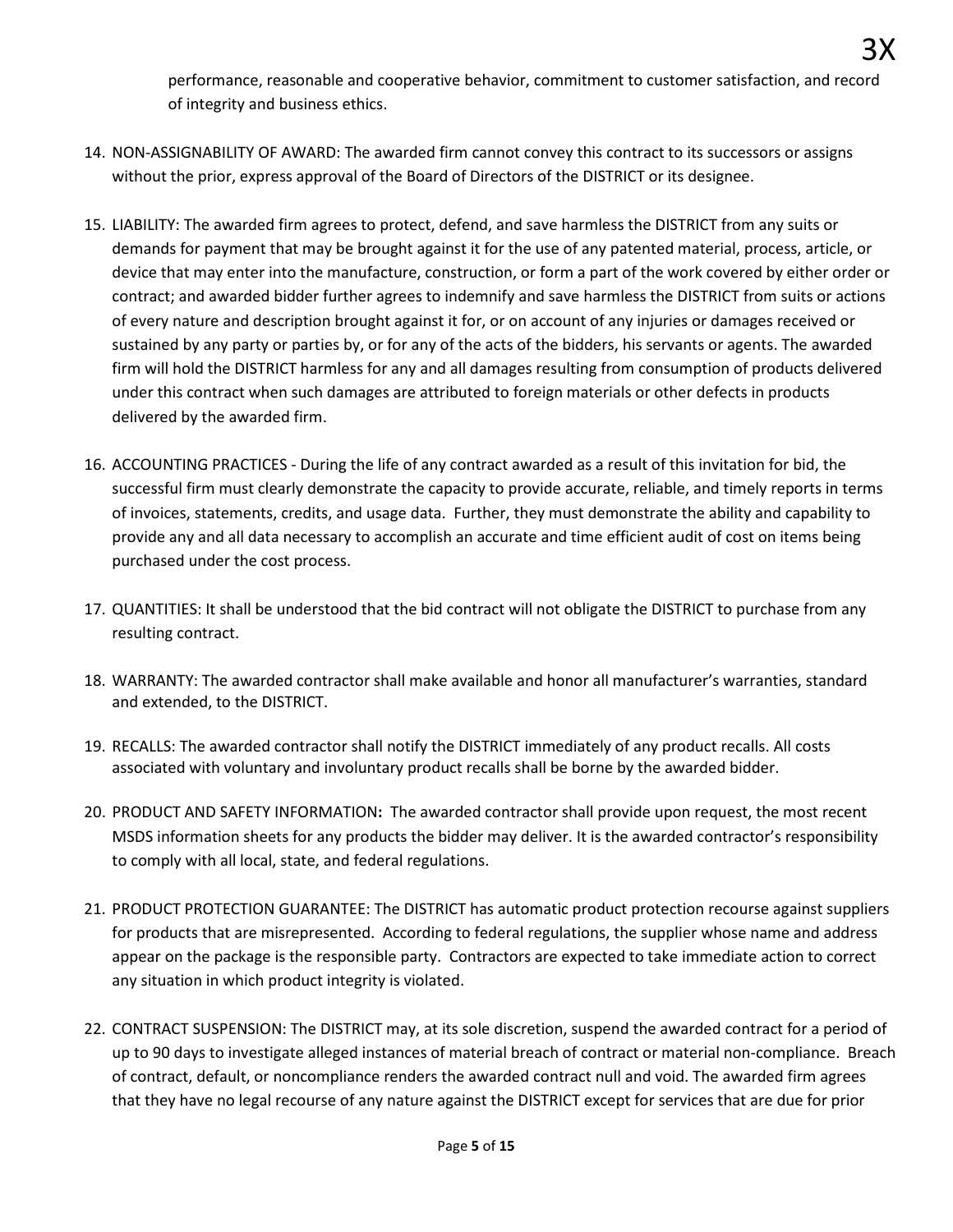purchases under the awarded contract. The decision of the DISTRICT regarding suspension and/or termination is final.

- 23. TERMINATION FOR CONVENIENCE: The DISTRICT reserves the right to terminate any contract at any time, in whole or in part, by thirty (30) day written notice to Contractor. Upon receipt by the contractor of the "notice of termination", the contractor shall discontinue all services with respect to the applicable contract. The DISTRICT, after deducting any amount(s) previously paid, shall pay for all services rendered or goods supplied by the contractor, as well as any reasonable costs incurred by Contractor up to the time of termination but not including Contractor's loss of profit. The cost of any agreed upon services provided by the contractor will be calculated at the agreed upon rate prior to "notice of termination" and a fixed fee contract will be pro-rated (as appropriate).
- 24. TERMINATION FOR NON-PERFORMANCE (DEFAULT): The DISTRICT may terminate the resulting contract for nonperformance, as determined by the DISTRICT, for such causes as:
	- a. Failing to provide satisfactory quality of service, including, failure to maintain adequate personnel, whether arising from labor disputes, or otherwise any substantial change in ownership or proprietorship of the Contractor, which in the opinion of the DISTRICT is not in its best interest, or failure to comply with the terms of this contract;
	- b. Failing to keep or perform, within the time period set forth herein, or violation of, any of the covenants, conditions, provisions or agreements herein contained;
	- c. Adjudicating as a voluntarily bankrupt, making a transfer in fraud of its creditors, filing a petition under any section from time to time, or under any similar law or statute of the United States or any state thereof, or if an order for relief shall be entered against the Contractor in any proceeding filed by or against contractor thereunder. In the event of any such involuntary bankruptcy proceeding being instituted against the Contractor, the fact of such an involuntary petition being filed shall not be considered an event of default until sixty (60) days after filing of said petition in order that Contractor might during that sixty (60) day period have the opportunity to seek dismissal of the involuntary petition or otherwise cure said potential default; or
	- d. Making a general assignment for the benefit of its creditors, or taking the benefit of any insolvency act, or if a permanent receiver or trustee in bankruptcy shall be appointed for the Contractor.
- 25. DEMAND FOR ASSURANCES: In the event the DISTRICT has reason to believe Contractor will be unable to perform under the contract, it may make a demand for reasonable assurances that Contractor will be able to timely perform all obligations under the contract. If Contractor is unable to provide such adequate assurances, then such failure shall be an event of default and grounds for termination of the contract.
- 26. NOTIFICATION: The DISTRICT will provide ten (10) calendar days written notice of default. Unless arrangements are made to correct the non-performance issues to the DISTRICT's satisfaction within ten (10) calendar days, the DISTRICT may terminate the contract by giving forty-five (45) days' notice, by registered or certified mail, of its intent to cancel this contract.
- 27. ATTORNEY'S FEES: In the event that either party deems it necessary to take legal action to enforce any provision of the contract, and in the event the DISTRICT prevails, the Contractor agrees to pay all expenses of such action, including attorney's fees and costs at all stages of litigation.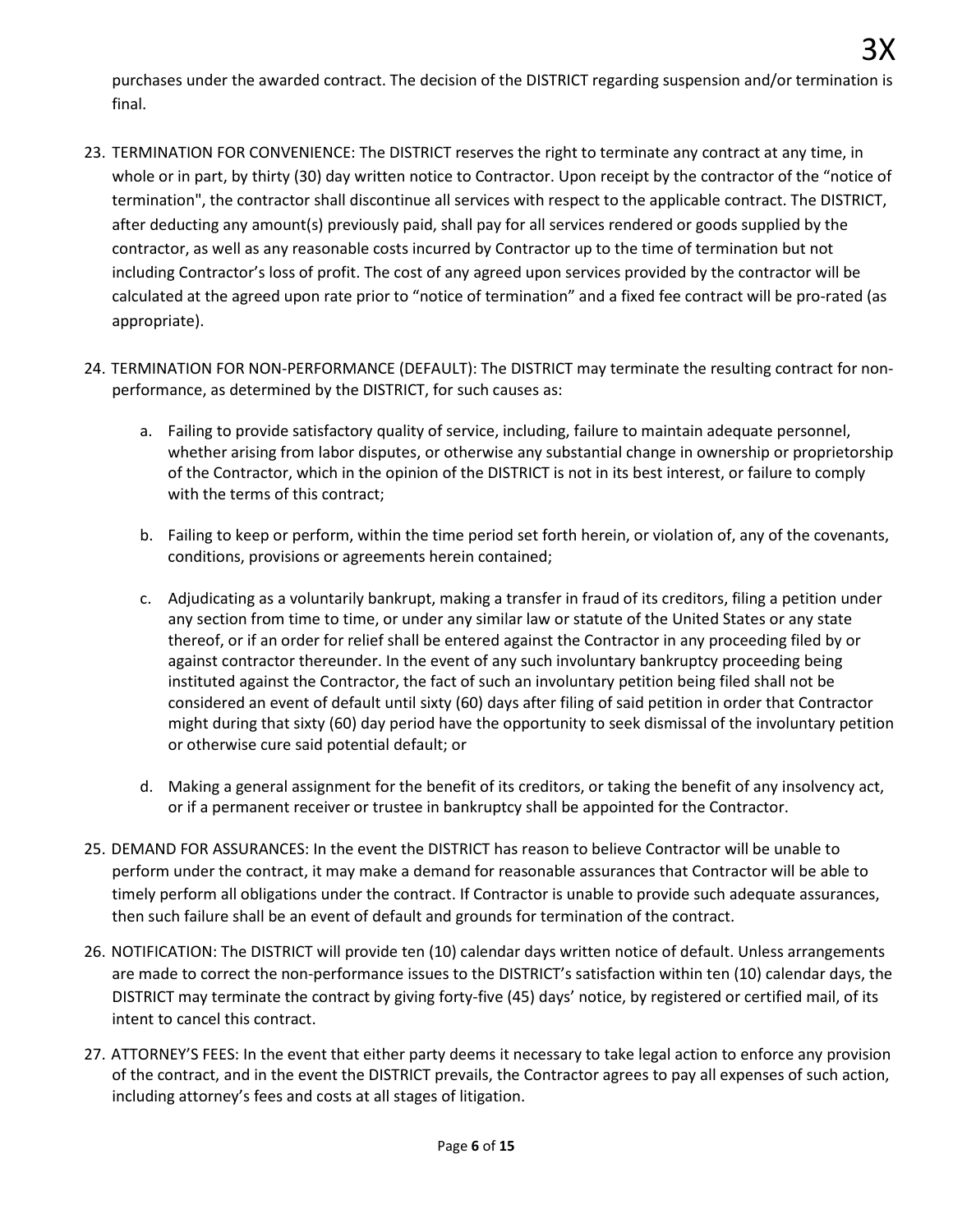## 28. COMPENSABLE DAMAGES FOR BREACH: The Contractor agrees that the following items shall be included as compensable damages for any breach of a contract with the DISTRICT.

- a. Replacement costs
- b. Cost of repeating the competitive bidding procedure expenses
- c. Expenses incurred as the result of delay in obtaining replacements.

The enumeration of compensable damage contained in this section is not intended to be exclusive and will not operate to bar recovery by the DISTRICT for any other damages occasioned by the Contractor's breach of a contract. However, in cases where contract provides for liquidated damages, said liquidated damages shall be in lieu of all other damages, including those enumerated.

#### 29. OTHER CONDITIONS:

- a. The awarded firm shall be in compliance and will comply with any and all local, state, and federal laws and regulations related to the awarded contract and the rendering of goods and /or services.
- b. The awarded contract shall be governed in all respects as to validity, construction, capacity, performance, or otherwise by the laws of the Commonwealth of Kentucky.
- c. Any suit, action or other proceeding regarding the execution, validity, interpretation, construction, or performance of this agreement brought against the DISTRICT shall be filed in the Rockcastle Circuit Court of the Commonwealth of Kentucky.
- d. The awarded firm assures the DISTRICT they are conforming and will continue to conform to the provisions of the Civil Rights Act of 1964 as amended.
- e. Kentucky Sales and Use Tax Certificate of Exemption Form will be issued upon request.
- f. The awarded firm shall provide access to the DISTRICT, the Comptroller General of the United States, the Kentucky Department of Education, the Kentucky Auditor of Public Accounts or any of their duly authorized representatives to any books, documents, papers, and records of the contractor which are directly pertinent to that specific contract for the purpose of making audit, examination, excerpts, and transcriptions (7 CFR § 3016.36). Such access shall be used to ensure compliance with all applicable Federal and state statutes, regulations and rules, including but not limited to cost principles set forth in 2 CFR § 225.
- g. The awarded firm shall comply with all applicable cost principles, including but not limited to those set forth in 2 CFR § 225.
- h. The awarded firm shall retain all required records for three years after final payments and all other pending matters are closed (7 CFR § 3016.36).
- i. The U.S. Department of Agriculture (USDA) prohibits discrimination against its customers, employees, and applicants for employment on the bases of race, color, national origin, age, disability, sex, gender identity, religion, reprisal, and where applicable, political beliefs, marital status, familial or parental status, sexual orientation, or if all or part of an individual's income is derived from any public assistance program, or protected genetic information in employment or in any program or activity conducted or funded by the Department.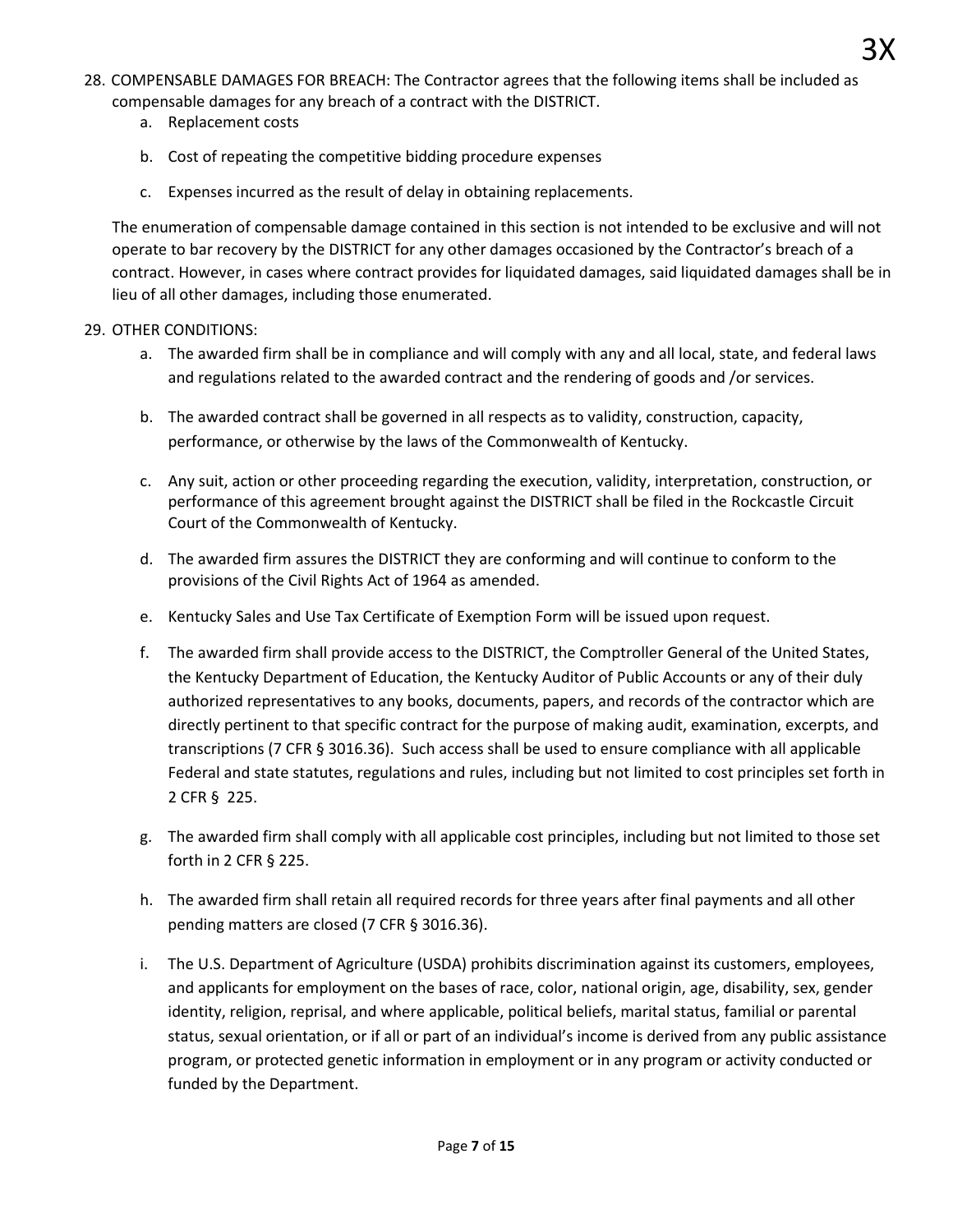- j. The awarded firm is and shall remain in compliance with the Copeland "Anti-Kickback" Act (18 U.S.C. 874) as supplemented in Department of Labor regulations (29 CFR Part 3).
- k. The awarded firm is and shall remain in compliance with the Davis-Bacon Act (40 U.S.C. 276a to 276a–7) as supplemented by Department of Labor regulations (29 CFR Part 5).
- l. The awarded firm is and shall remain in compliance with Sections 103 and 107 of the Contract Work Hours and Safety Standards Act (40 U.S.C. 327–330) as supplemented by Department of Labor regulations (29 CFR Part 5).
- m. The awarded firm is and shall remain in compliance with all applicable standards, orders or requirements issued under Section 306 of the Clean Air Act (42 U.S.C.) 187 [h], Section 508 of the Clean Water Act (33 U.S.C. 1368, Executive Order 11738 and Environmental Protection Agency (EPA) regulations, (40 CFR Part 15).
- n. The awarded firm is and shall remain in compliance with all mandatory standards and policies relating to energy efficiency contained in the state energy conservation plan issued in compliance with the Energy Policy and Conservation Act (Pub. L. 94–163, 89 Stat. 871).
- o. By submitting this document, the proposing firm certifies that this response is made without prior understanding, agreement, or connection with any corporation, firm or person submitting a response. For the same materials, supplies, or equipment, and is in all respects fair and without collusion or fraud. The firm acknowledges that collusive bidding is a violation of federal law and can result in fines, prison sentences and civil damage awards.
- p. The awarded firm is legally entitled to enter into contracts with agencies of the Commonwealth of Kentucky and is not in violation of any prohibited conflict of interest, including those prohibited by provisions of KRS 164.390, KRS 61.092-61.096, KRS 42.990, KRS 45A.335-490. Any employee or official of the DISTRICT, elective or appointive, who shall take, receive, or offer to take or receive, either directly or indirectly, any rebate, percentage of contract, money, or things of value as an inducement or intended inducement, or in the procurement of business, or the giving of business, for or to or from, any person, or in open market seeking to make sales to the DISTRICT shall be deemed guilty of a felony and upon conviction such person or persons shall be subject to punishment or fine in accord with state and/or federal laws.
- q. The DISTRICT reserves the right to reject any and/or all bids and to waive informalities. A contract, based on this bid, may or may not be awarded.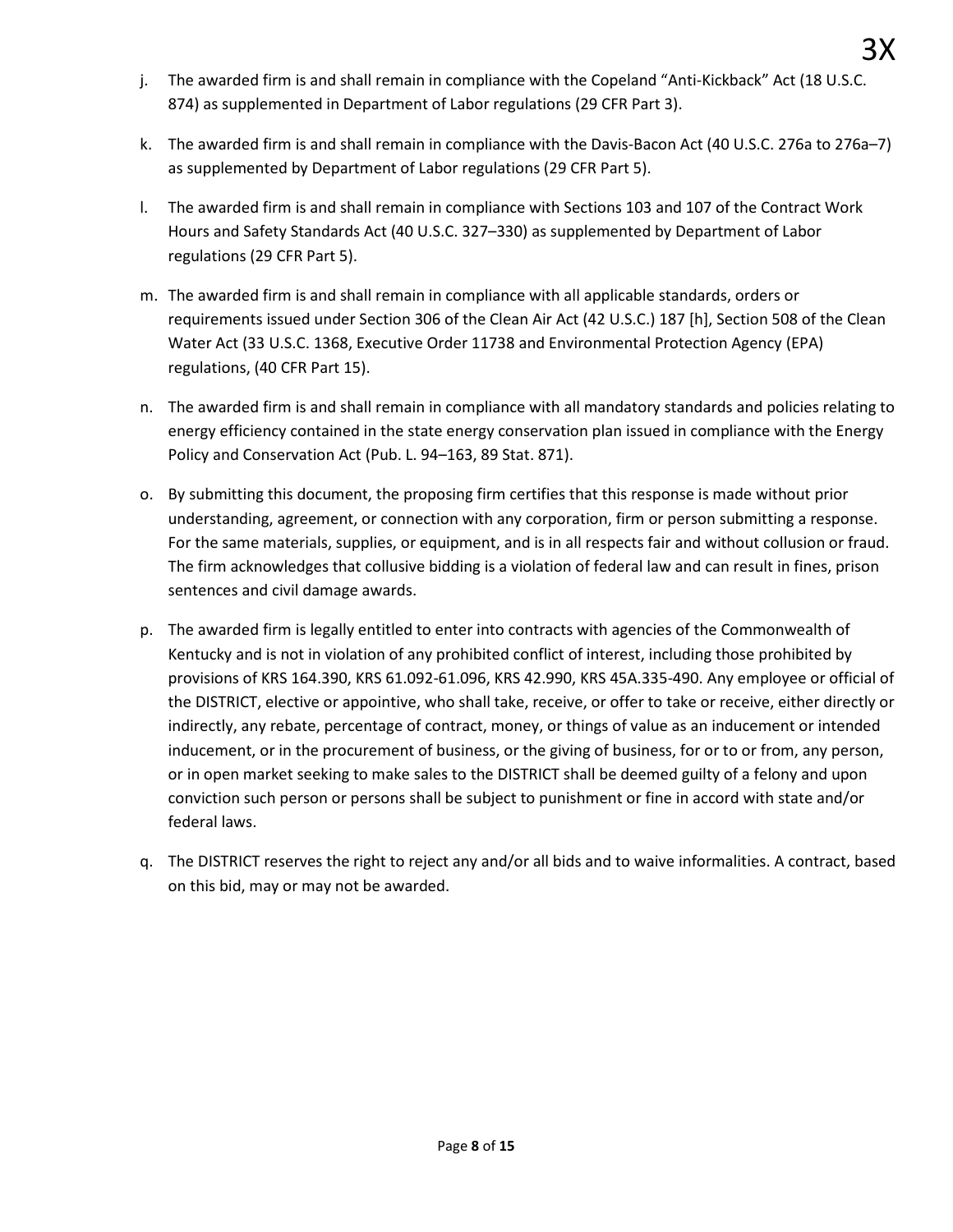## **FOODSERVICE EQUIPMENT SPECIFIC TERMS AND CONDITIONS**

These specific terms and conditions along with the standard terms and conditions apply to all bids submitted. Explain any requested deviations or exceptions as a part of the bid. The DISTRICT may, at its discretion, accept or reject any or all deviations or exceptions proposed. In the event of a discrepancy between the standard and specific terms, these specific terms will govern.

1. AWARD: After the review of the bids, the DISTRICT Board or its designee may award one or more contracts based on the needs of the district.

The DISTRICT will evaluate and score preliminary bids according to the following:

| <b>Criteria</b>                       |              | <b>Points</b> |
|---------------------------------------|--------------|---------------|
| <b>Item Cost Calculation</b>          |              | 100           |
| <b>Installation Cost Calculation</b>  |              | 50            |
| <b>Company History and Experience</b> |              | 40            |
| <b>References</b>                     |              | 10            |
|                                       | <b>Total</b> | 200           |

2. PRICING: All bid prices must include transportation and delivery charges to the location specified during ordering (F.O.B. destination). Fuel surcharges and other similar charges are not permitted.

Additional discounts and/or special pricing are encouraged and may be accepted when consistent with other terms and conditions of the contract.

3. SCOPE OF WORK: Food Service Equipment Company (FSEC) shall furnish all labor, materials and service necessary for the installation of foodservice equipment in strict accordance with the contract documents and local codes that is reasonably inferred. Unless otherwise noted all scope within this section is the responsibility of the FSEC.

# 4. DEFINITIONS:

- a. INSTALL means to set in place, complete, secure, anchor and connect and in operable condition.
- b. FURNISH means to supply and deliver to the project ready for installation and in operable condition.
- c. PROVIDE means to supply all necessary material, labor and equipment to furnish and install for final connection by appropriate trades.
- d. EQUAL means must be comparable in critical dimensions, capacity, features, utilities and operation; if equal is submitted, pay all costs required to modify work of trade affected to accommodate proposed equal.
- e. EXPOSED means all visible surfaces including surfaces behind cabinet doors when the doors are open.

# 5. ABBREVIATIONS:

|         | a. Above finished floor                              | <b>AFF</b>  |
|---------|------------------------------------------------------|-------------|
|         | b. American Gas Association                          | AGA         |
|         | c. Cubic feet per minute                             | <b>CFM</b>  |
|         | d. Food Service Equipment Company                    | <b>FESC</b> |
| $e_{1}$ | <b>National Electrical Manufacturers Association</b> | <b>NECA</b> |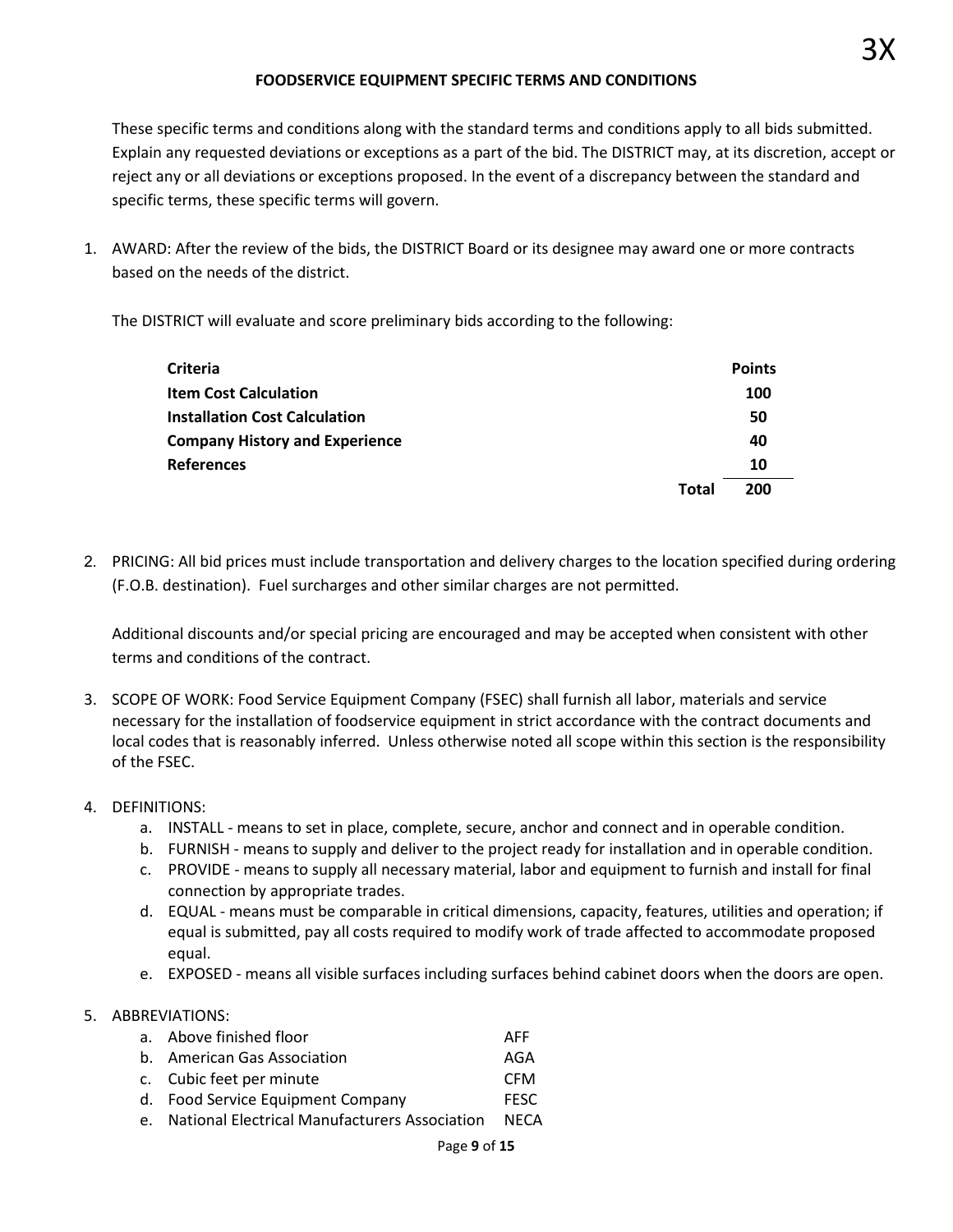|    | f. National Sanitation Foundation                  | <b>NSF</b>      |
|----|----------------------------------------------------|-----------------|
| g. | Occupational Safety and Health Administration OSHA |                 |
|    | h. Plumbing Contractor                             | PC.             |
|    | i. School District                                 | <b>District</b> |
|    | j. Stainless Steel                                 | S/S             |
|    | k. Temperature Differential                        | T.D.            |
|    | I. Underwriters Laboratories                       | UL              |

#### 6. WARRANTY:

- a. Provide all labor, materials, refrigerant and incidental expenses to maintain proper operation of all related equipment. Systems to be kept in full working condition for a period of one (1) year from the date of acceptance by the District. Any parts requiring replacement during warranty period shall be replaced with new parts and installed at no cost to the District.
- b. Equipment shall be serviced within a reasonable period of time by a competent and factory-trained local service agency. Service shall be performed within 24 hours of request of service. Repairs not completed within 24 hours will allow the District to contract with an outside agency and charge the costs to the FSEC.
- c. A pro rata basis extension shall be included for condensing units for four (4) additional years, exclusive of labor.

## 7. MAINTENANCE AND OPERATION DOCUMENTATION:

- a. Prior to demonstration and final inspection submit three (3) copies of the Operations and Maintenance manuals to the School District for approval. Manuals shall be in hard cover three-ring binders and shall include replacement part lists and a typewritten sheet listing name, address and phone numbers of all service agencies to be involved, with reference to the names and item numbers of the pieces of equipment each services. Provide a typewritten index sheet showing, in numerical order, the item numbers and corresponding model and serial number of each piece of equipment. Provide a cover sheet listing the name, address and phone for the contact for all sales personnel that supported the sale including local factory representatives.
- b. Manuals must be submitted before the District issues final acceptance of the installation and starts the warranty.
- c. Provide the information listed above in both PDF and printed form.

#### 8. PLUMBING

- a. Flexible Gas And Water Lines: Flexible gas and water supply hoses shall be furnished by the FSEC for all cooking and other fixtures as specified with casters or noted on the Mechanical / Electrical / Plumbing Schedule in the mobile configuration as required by local codes. Provide rear gas connection for all equipment with front manifolds, including manifold covers and caps. Unless otherwise specified, flexible lines shall be furnished as follows to match Drawings and include quick disconnect features. Furnish devices to District's PC for final installation:
	- i. One Dormont Model1675KITCF2S48PS flexible gas hose kit. Include Posi Set wheel locators for all equipment with casters.
	- ii. One Dormont Series HW, Dormont Model HW37BP2Q72 flexible water hose kit.

Verify hose length based on equipment location and connection location, confirm length with Consultant or District. Provide one hose per connection.

b. Water Filters: Furnish Everpure or Cuno complete filter assemblies for the Combination ovens.

Filter assemblies shall be sized based on factory recommendations including required service flow, peak water demand and water quality.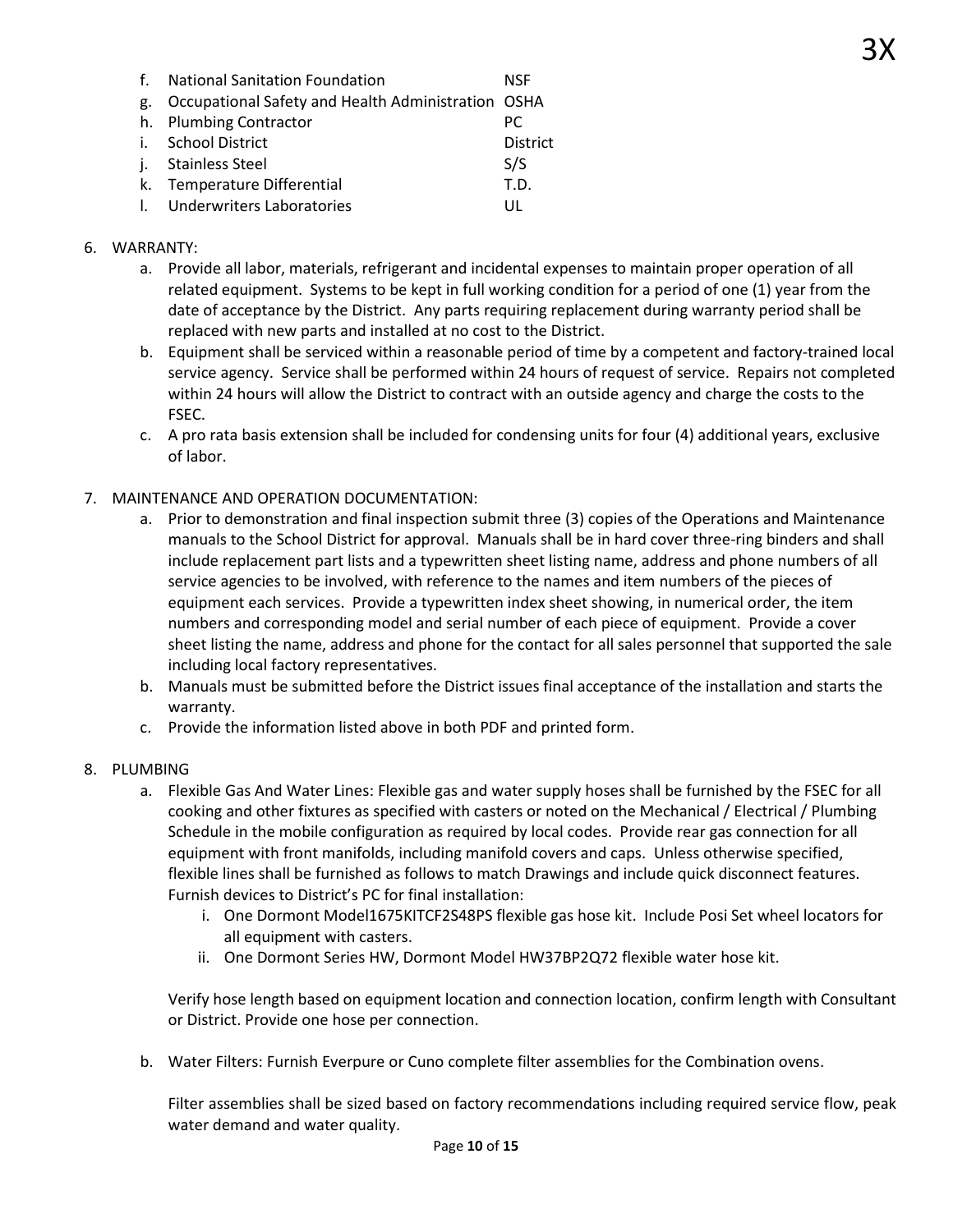# 9. DELIVERY:

- a. The equipment shall be delivered and installed on schedule. Coordinate all work with the district, consultant, general contractor and other divisions as appropriate and required.
- b. Extra charges resulting from special handling or shipment shall be paid by the FSEC if sufficient time was allowed in placing factory orders to ensure normal shipment.

#### 10. INSTALLATION:

- a. A competent superintendent or project manager, representing the FSEC, shall be present during progress of FSEC work. The work shall be accomplished so as not to delay the project construction schedule, interfere or conflict with the work being performed by other contractors. Work shall be coordinated and integrated to prevent conflict of work necessitating changes to work already completed. Should conflicts occur, notify the district for their coordination in its resolution.
- b. Verify all required field dimensions before fabrication.
- c. Include all alterations to walls, floors and ceilings necessary for work, except otherwise shown or specified, accomplished in a manner satisfactory to the District and the Foodservice Consultant. Holes through structural beams shall be prohibited unless written approval has been granted by the District.
- d. Cut holes in equipment for pipes, drains, electrical outlets, etc. as required for this installation. Work shall conform to the highest standards of workmanship and shall include welded sleeves, collars, ferrules or escutcheons.
- e. Repair all damage to the premises as a result of this installation.
- f. Remove daily all debris from the site related to this installation.
- g. Trim shall not be an acceptable substitute for accuracy and neatness. When trim is required and accepted by the consultant or district in lieu of rejection of items of equipment, it shall be the FSEC's responsibility to provide same at no additional cost.
- h. Space between all equipment to wall, ceiling, floors, masonry pads, and adjoining units not portable and with enclosed bodies shall be completely sealed against entrance of food particles or vermin by means of trim strips, welded, soldering or mastic. Mastic shall be clear General Electrical Silicone Construction Sealant Services, SE 1200.
- i. Trademarks and names of fabricator shall not be fastened to any items without written approval of District.
- j. All items shall be installed plumb, level and in proper elevation, plane location and in alignment with other work.
- 11. PIGGY BACK CLAUSE: The DISTRICT reserves the right to extend the terms, conditions, and prices of the awarded bidder to other Institutions who express an interest in participating in any contract that results from this bid. Each of the piggyback Institutions will issue their own purchasing documents for purchasing of goods. The respondent agrees that the DISTRICT shall bear no responsibility or liability for any agreements between the respondent and the other Institution(s) who desire to exercise this option. Piggy back contracts may not extend beyond the contact date by the DISTRICT. Participation by other institutions may not result in a material change to the contract.

#### 12. START-UP AND DEMONSTRATION:

- a. All equipment under this section shall be cleaned and ready for operation at time building is turned over to the District.
- b. Provide a competent factory trained representative of the FSEC to be present when installation is put into operation. The FSEC shall lubricate and put into proper operation all equipment and instruct the District's employees in the proper use and maintenance of all items in this contract and set up a maintenance schedule to be followed thereafter. Three (3) copies of the schedule shall be provided before final acceptance of the installation.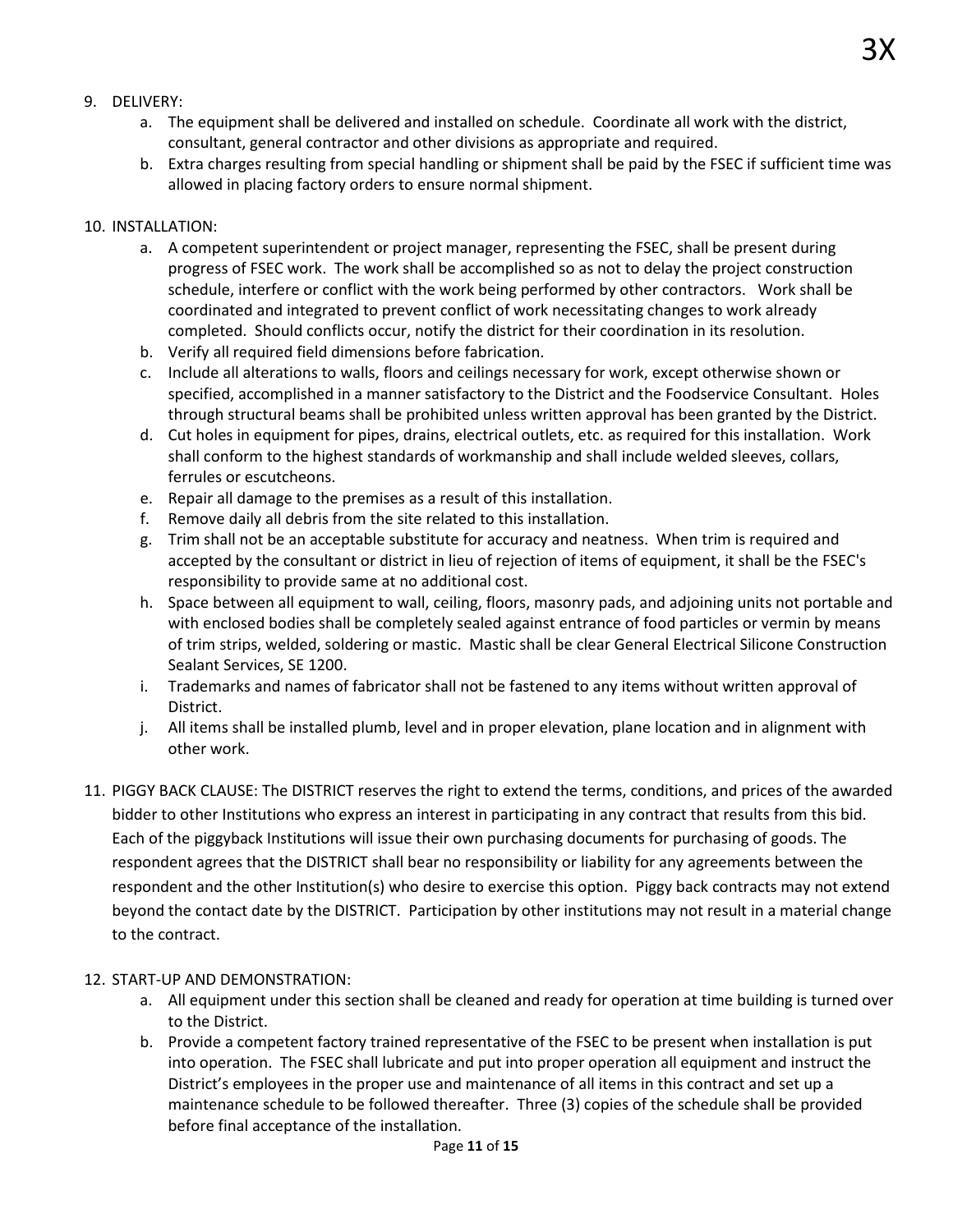- c. When cleaning, testing and adjusting have been completed and operation and maintenance manuals approved, arrange for demonstration times at District's convenience but during normal working hours. Demonstration shall be done by competent, trained personnel, thoroughly familiar with the operation, techniques of usage, capacities and maintenance of the equipment.
- d. The FSEC contract representative for this Project shall be present at all equipment demonstrations.
- e. Furnish all warranty cards and advise District to complete and file the registrations. Demonstration and instruction may take up to two full days.
- f. During start-up provide all required instructions for the operation and maintenance of the equipment, after one year warranty period.
- g. To prepare the installation ready for final review of the installed equipment, assure the following:
	- i. All new foodservice equipment is in the plan location, fully assembly, leveled, cleaned and has been operational for over one week.
	- ii. All existing equipment is in the plan location and fully operational.
	- iii. All equipment must have all mechanical, electrical and plumbing connections completed, operational and fully calibrated.
	- iv. Fire protection systems must be tested and approved by the local Fire Authority.
	- v. All requisite approvals from local officials, including the Health Department has been received prior to request for punch list.
- 13. CLEANING: Remove masking and protective covering from all finished surfaces; wash, clean and polish equipment, provide finish to glass, solid surface, plastic, laminate and other wearing surfaces, accessories, fixtures, etc. prior to the inspection and final acceptance of the completed installation.
- 14. BID INSTRUCTIONS: As part of your bid address the following:
	- a. Provide a brief synopsis of your organization including:
		- o Name
		- o Year founded
		- o Servicing office location
	- b. Specify pricing for each piece of kitchen equipment outlined below;
	- c. Specify installation and setup costs for each piece of kitchen equipment outlined;
	- d. List existing client references from Kentucky including length of service, contact name, email, and phone number. If you have not worked in Kentucky provide references from the states closest to Kentucky in which you have worked.
	- e. Sign and return IFB certification page that follows. Please be sure to include the name and contact details of contact person for clarification of the bid if needed.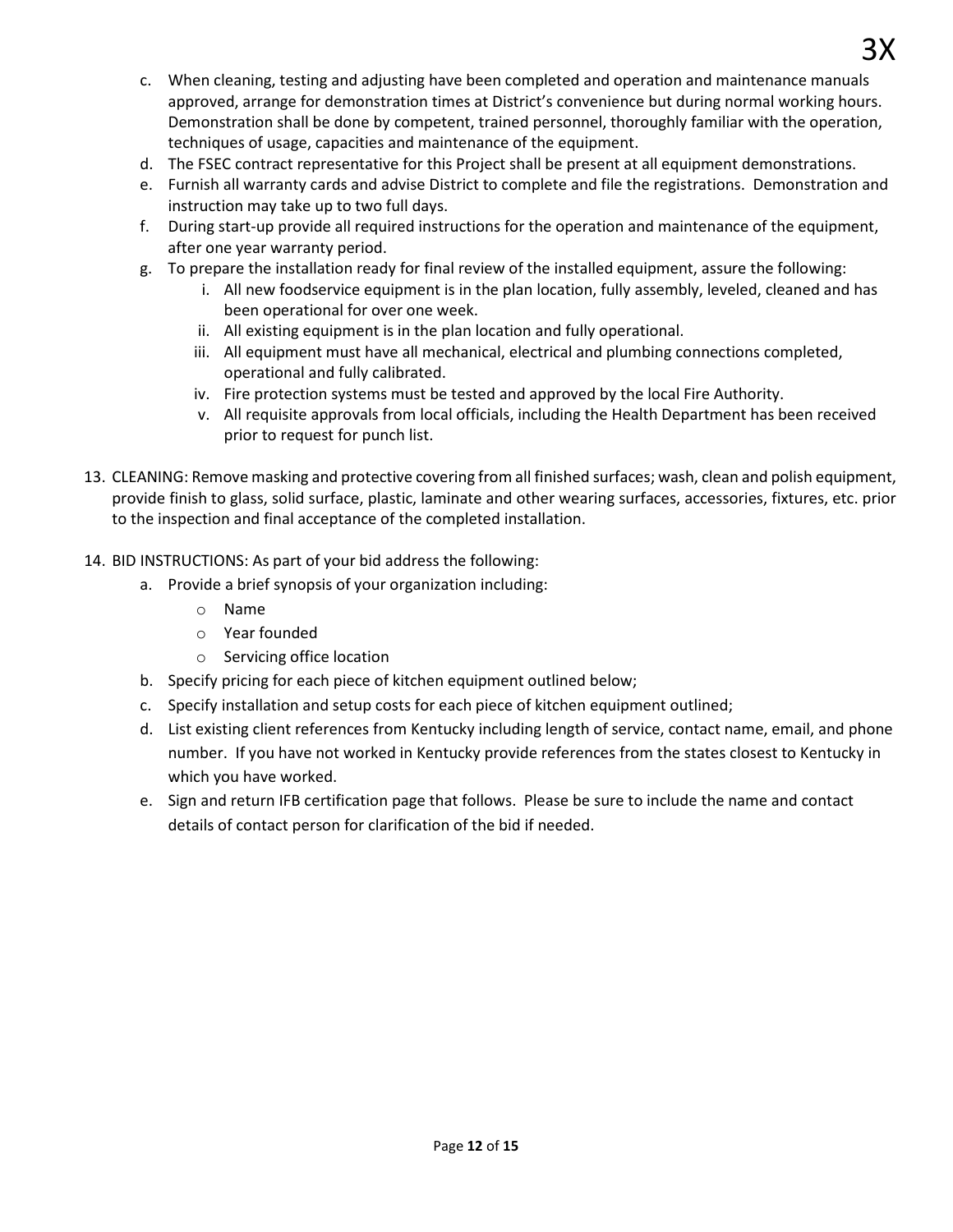### 15. FOODSERVICE EQUIPMENT SPECIFICATIONS:

Note 1: Where multiple names and model numbers of foodservice equipment manufacturers are provided within the Equipment Schedule, the first named manufacturer shall be utilized to determine the design, capacity, materials and performance standards upon which other approved manufacturers shall be tested. Similar equipment types shall be of the same manufacturer.

#### **ROCKCASTLE COUNTY MIDDLE SCHOOL UNOX Model No. XAVC‐06FS‐HPR or approved equal model COMBI SPECS – Electric 440/480V 3ph – two 6 pan double stack (4 ovens)**

- 2 x double stack (4 ovens in total) each capable of holding 6 full size sheet pans at the same time; with installation, stacking & stand kits
- With touch-screen operation & programming
- Electric 440/480 3ph
- With water hoses and filtration
- Fully programmable
- With auto self-cleaning
- With extended warranty
- With water filtration
- With supply of cleaner, rinse & de-limer
- With appropriate number of grids/racks
- With freight, inside delivery, full installation (**including all extra electrical and plumbing**) & final hook-up by approved & certified installer. Install to be done during normal business hours Mon-Fri, 8am-5pm.
- Full training & full programming with follow-up training & assistance as necessary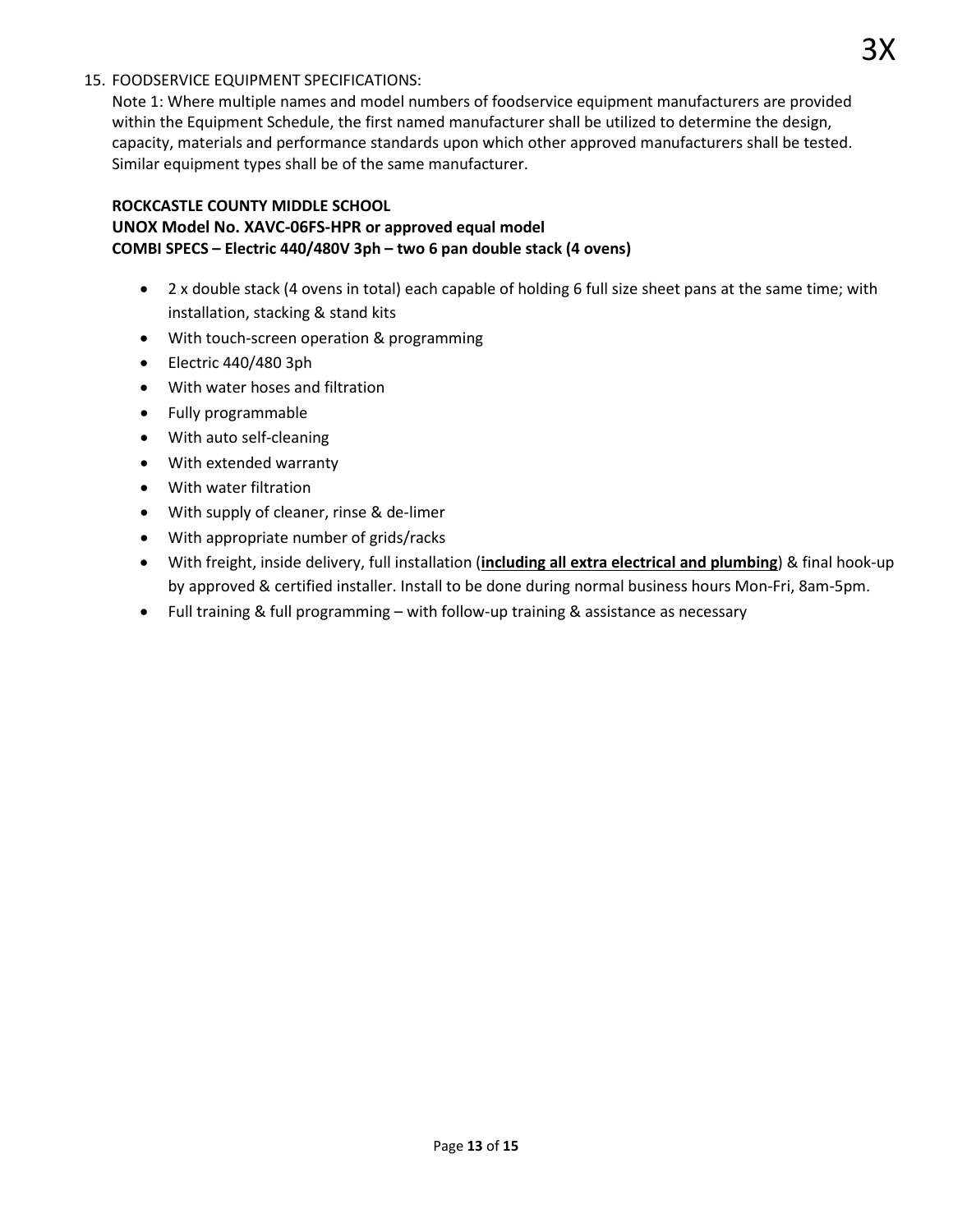# **ROCKCASTLE COUNTY MIDDLE SCHOOL KITCHEN EQUIPMENT COMBINATION OVENS BID PRICING WORKSHEET**

# **Company Information**

Company Name Year Founded

Servicing Office Address Servicing Office City, State, Zip

#### **Client References**

| <b>Client Name</b> | <b>Contact Name</b> | <b>Contact Phone</b> | <b>Contact Email</b> |
|--------------------|---------------------|----------------------|----------------------|
|                    |                     |                      |                      |
|                    |                     |                      |                      |
|                    |                     |                      |                      |

### **Pricing**

| Item                              | <b>Manufacturer</b> | Model         | Equipment    | <b>Installation</b> | <b>Extended Price</b> |
|-----------------------------------|---------------------|---------------|--------------|---------------------|-----------------------|
|                                   |                     | <b>Number</b> | <b>Price</b> | <b>Price</b>        |                       |
| Combination ovens, double         |                     |               |              |                     |                       |
| stacked, electric, six full sized |                     |               |              |                     |                       |
| pan, double compartment (12       |                     |               |              |                     |                       |
| full sized pan total), UNOX       |                     |               |              |                     |                       |
| Model No. XAVC-06FS-HPR           |                     |               |              |                     |                       |